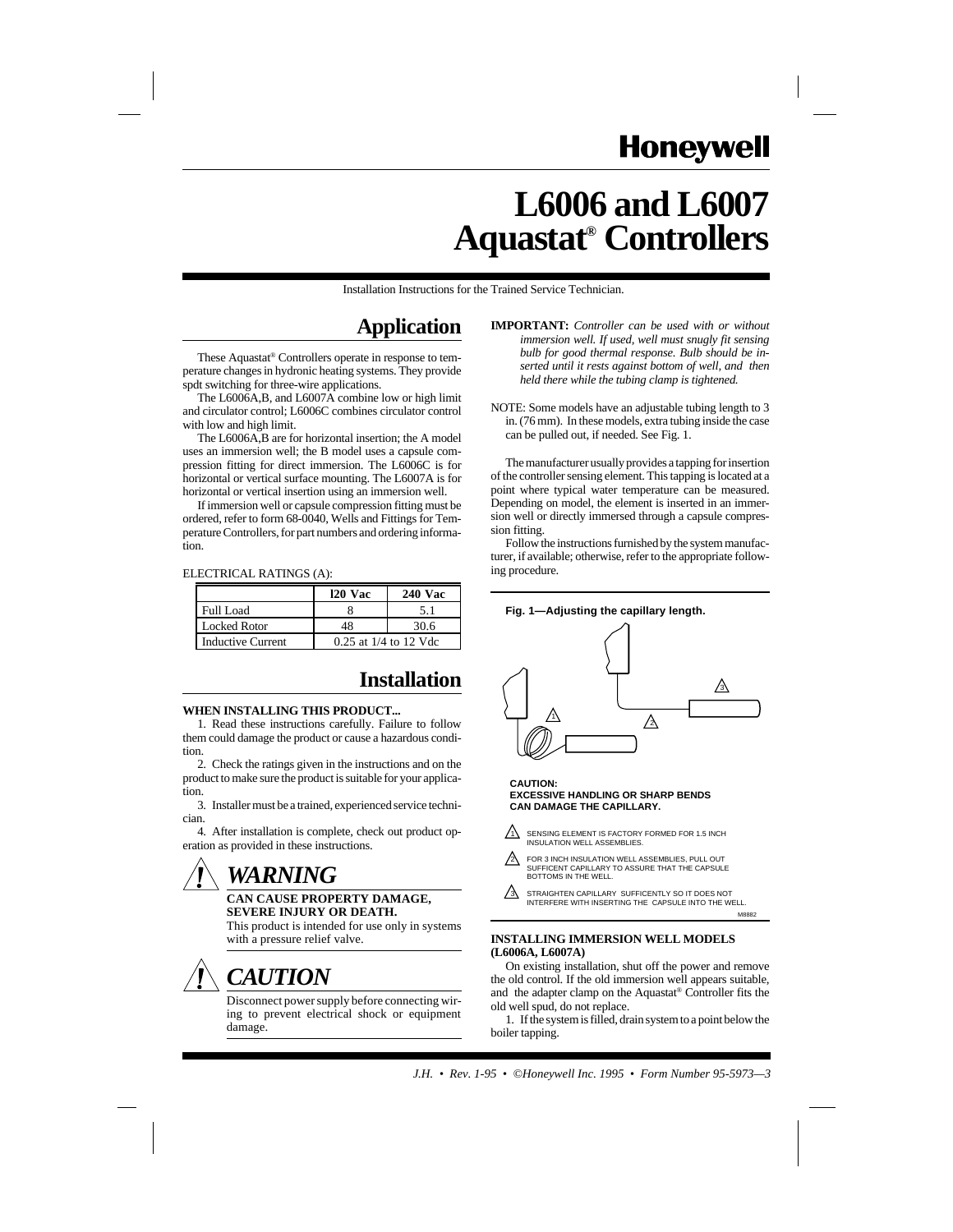2. Remove plug (or old well) from boiler tapping.

3. Install the immersion well included with the controller. If boiler tapping is greater than 1/2 in., use a reduction fitting to adapt the boiler opening to the 1 in. threads that are standard with the well or fitting. Fittings with 3/4 in. threads are also available.

4. Fill the system. Make sure that the well is screwed in tightly enough to prevent leakage. Do *not* tighten after controller is secured to well because of possible excessive force on the case.

5. Loosen screw (at top of case, above scale setting), and remove cover. Loosen two screws that secure adapter clamp. See Fig. 2.

6. Insert the sensing element into the immersion well.

7. Fasten the case of the Aquastat® Controller to the well with the adapter clamp. Make certain that the clamp is properly positioned over the groove of the well spud. Also, be sure the flange at the opening of the well fits snugly into the opening of the case. The sensing element bulb must bottom in the well.



#### **INSTALLING DIRECT IMMERSION MODELS (L6006B)**

Install fitting in boiler tapping as follows:

1. Be sure sealing washer is in place as shown in Fig. 3. Make sure that spud of capsule compression fitting is screwed in tightly enough to prevent leaking.

2. Insert immersion bulb (sensing element) through capsule compression fitting. Adjust the adapter clamp so that it fits over the groove at the opening of the capsule compression fitting.

3. Tighten adapter clamp screws so the Aquastat® Controller is firmly attached to the capsule compression fitting.

#### **INSTALLING SURFACE-MOUNTED MODEL (L6006C)**



- Do not replace immersion type Aquastat® Controller with strap-on Aquastat® Controller.
- When mounting the L6006C, do not secure draw nut so tight that retainer clamp could collapse tubing.
- NOTE: When mounting the L6006C on piping, use 1 in. (25.4 mm) diameter or larger pipe for accurate temperature sensing. Remove any insulation from the pipe. Thoroughly scrape off all scale, rust, or paint. Mount the controller using the adjustable bracket furnished.

The L6006C is designed for surface mounting on piping or tanks. Mount the L6006C directly on the tank surface using the adjustable mounting bracket as shown in Fig. 4. The control can be mounted in any position. (If mounting the L6006C on piping, see NOTE above.)

#### **WIRING**

Disconnect power supply before connecting wiring to prevent electrical shock or equipment damage. All wiring must comply with local electrical codes and ordinances.

Fig. 5 and 6 show typical wiring diagrams of Aquastat® Controllers used in heating systems.

When the W terminal on the device being replaced is a 1/4 in. tab terminal, use the existing wiring harness terminals to install the replacement device. When the W terminal on the device being replaced is a screw terminal, connect the provided wire harness adapter on the 1/4 in. tab terminal of the replacement device. Connect the existing wire to the adapter harness using the provided wire nut.

### **Operation**

For proper selection of settings, follow the boiler manufacturer recommendations.

- *High limit controller*—shuts off burner when water temperature exceeds high limit setting. Burner restarts when temperature drops to high limit setting, less differential.
- *Low limit controller*—maintains minimum boiler temperature for domestic hot water. Turns on burner at temperature setting, minus differential.
- *Circulator controller*—prevents circulation of water that is not hot enough. Breaks circulator circuit at temperature setting minus differential; remakes the circuit when the temperature setting is reached.

#### Switching action is as follows:

Upon a drop in boiler water temperature (to dial setting, less differential), makes R to B burner contact; breaks R to W contact, preventing circulator operation. Upon a rise in boiler water temperature (to dial setting), breaks R to B burner contact, makes R to W circulator contact.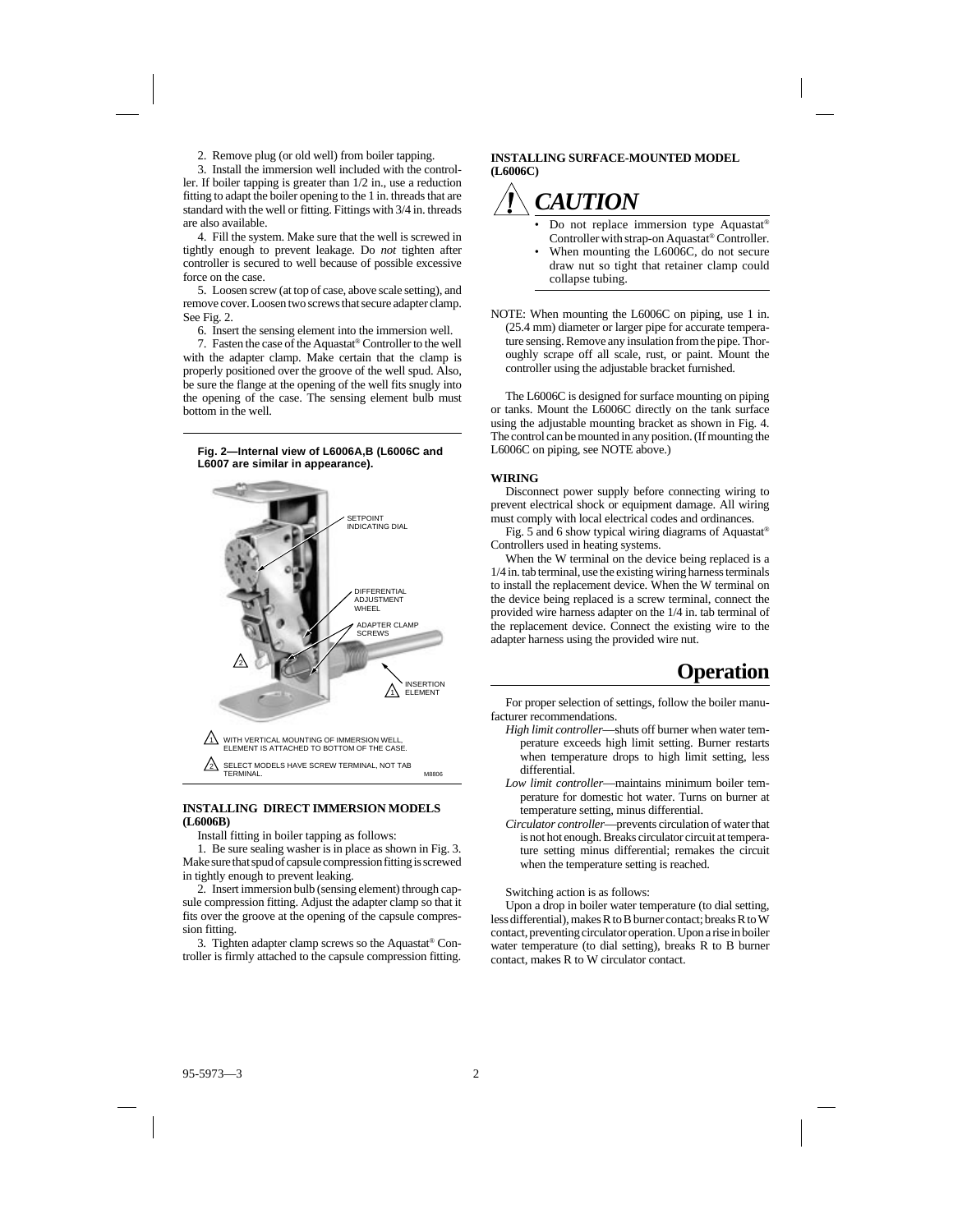# **Adjustment**

Set the differential to correspond with the boiler manufacturer recommendations. To adjust models with adjustable differential, rotate the wheel on the back of the snap switch until the desired reading is aligned with the *V* notch in the frame. The wheel provides an adjustment from 5°F to 30°F (3°C to 17°C). Replace the cover on the Aquastat® Controller.

Adjust control point to correspond with the boiler manufacturer recommendations. To adjust, insert a screwdriver in the slotted screw type head located beneath the window in the cover. Turn the scale to the desired control point.



**Fig. 4—Mounting L6006C on pipe or tank.**